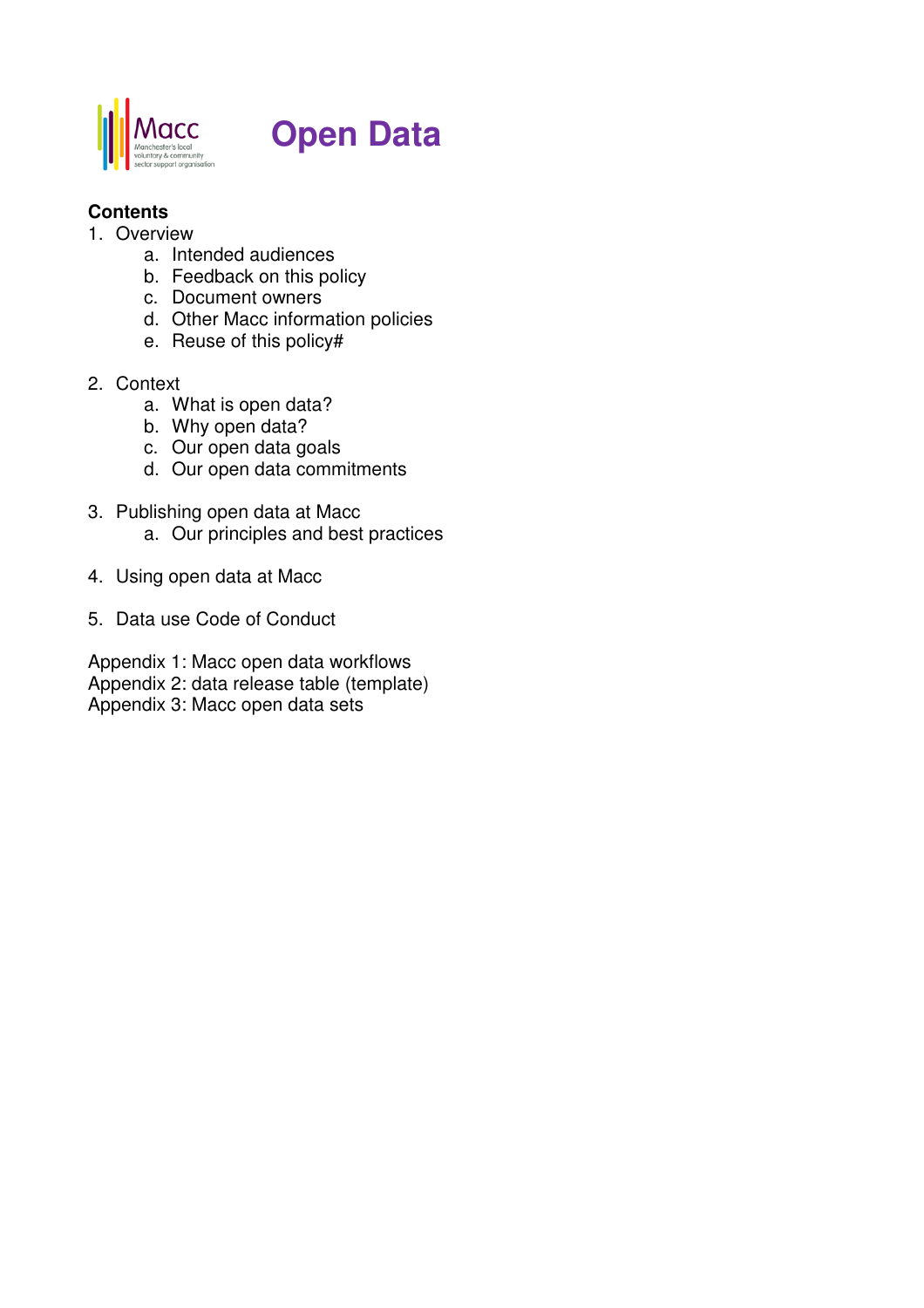#### **Overview**

This document describes the Macc policy on open data. It includes our definition of open data and describes our best practice for how we create and publish datasets that are available for open reuse. It details the several steps we take to ensure this best practice.

The policy also includes our Code of Conduct for those that wish to use our data.

This document also describes how we utilise data that are already open and available.

#### **Intended audiences**

This document is for anyone interested in how Macc produces, publishes and uses open data.

#### **Feedback on this policy**

Feedback should be provided to Macc via the comment form on the Macc Data Blog or by email to data@mcrcommunitycentral.org

#### **Document owners**

This policy is owned by

#### **Other Macc information policies**

- Macc is registered with the Information Commissioner
- Macc's open data policy sits alongside policies around Confidentiality, Equality and Diversity, Social Responsibility, Website Terms of Use and staff terms and conditions.

#### **Reuse of this policy**

This policy is published under Attribution-ShareAlike 4.0 International (CC BY-SA 4.0) http://creativecommons.org/licenses/by-sa/4.0/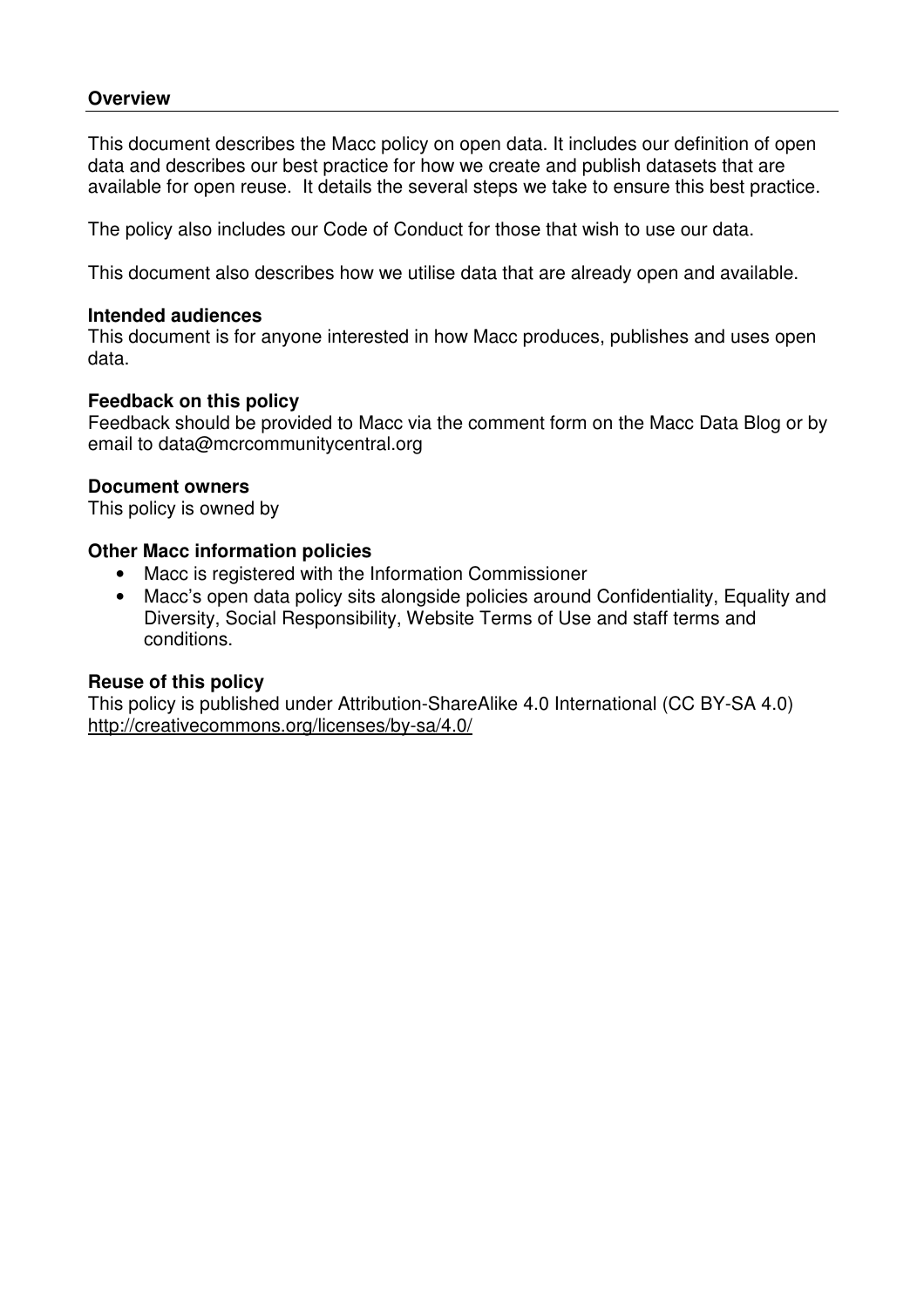#### **What is open data?**

Macc subscribes following definition of open data:

Open data are data that can be freely used, reused and redistributed by anyone. It is subject only, at most, to the requirement to attribute and sharealike. Open data are the building blocks of open knowledge.

Open knowledge is what open data becomes when it's useful, usable and used.

Macc is committed to a strong community and voluntary sector in Manchester. We believe that open data can assist with this ambition, through enabling transparency of our actions, in the form of open data.

#### **Our open data goals**

When publishing data about our work, Macc has three main aims:

#### **That our data are useful**

We wish to publish data that bring value to those building a stronger community and voluntary sector.

#### **That our data are meaningful**

We wish to publish data that add to the ongoing dialogue and discussion about the sector.

#### **That our data are accessible**

We wish to publish data in an open and accessible way, and provide regular narrative and understanding to the stakeholders.

In this context, Macc aims to operate an open data policy that is robust and practical, leading to greater engagement in the issues faced by the community and voluntary sector in Manchester.

#### **Our open data commitments**

When considering open data at Macc, we commit to the following:

#### **We will publish data openly**

- We will publish data on key aspects of our activities in an open and accessible manner.
- We will update this data regularly and often.
- We will provide documentation and descriptions of the data we publish, including a licence.

#### **We will use open data**

- We will analyse, utilise and discuss our own data
- We will utilise other openly available datasets to provide insight into the voluntary sector of Manchester.

#### **We will support those using our data**

When making our data openly available, we maintain a set of expectations, known as our Code of Conduct. If you utilise open data published by Macc, we request that you consider this.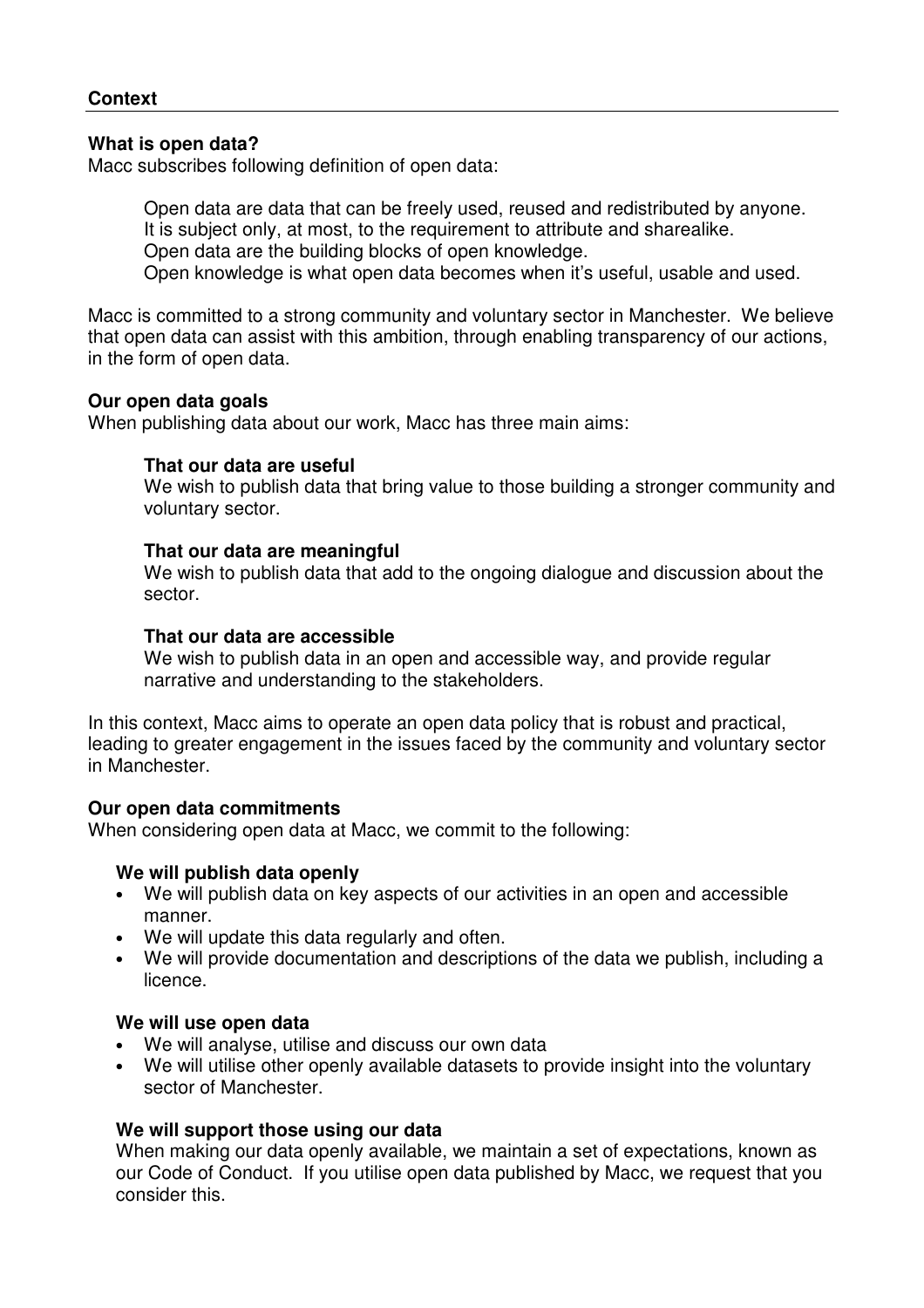## **We will support the sector with open data**

In our work with voluntary sector organisations across the City of Manchester, we will provide advice and guidance in terms of publishing and using open data.

This policy provides information relevant to each of these commitments. We describe the key aspects, actions and mechanisms that we use to deliver our open data policy.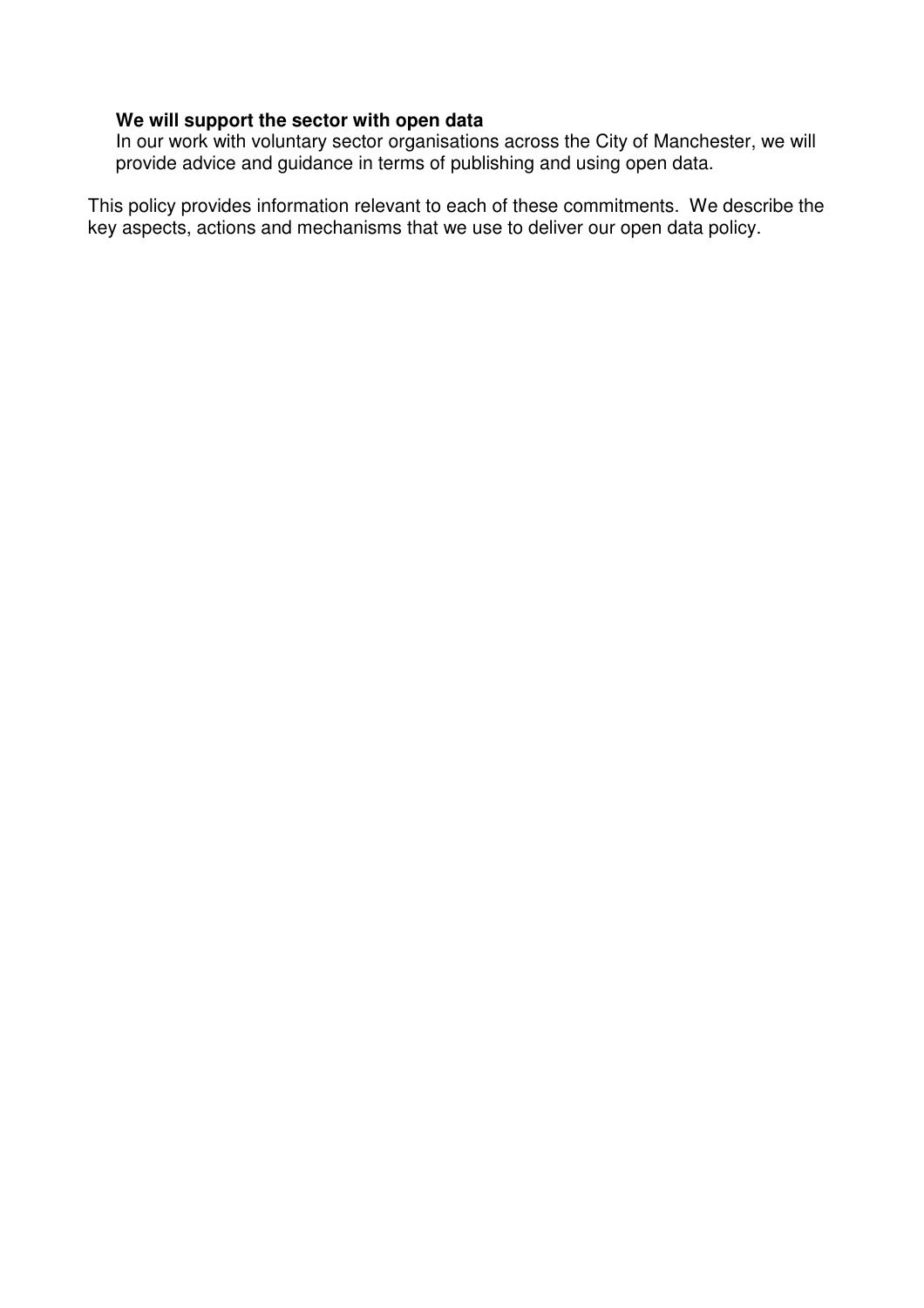#### **Publishing open data at Macc**

#### **Our principles and best practices**

The act of providing open data is to publish and share. Macc understands that this involves responsibility and due diligence.

When Macc publishes data openly, our aim is to ensure it is of a quality to be accessed, used and understood. In doing so, we place the following expectations on our data publication.

It can often be the case that whilst data is made available openly, it is poorly structure, outof-date, bad quality amongst other aspects. It is the intention of this policy to mitigate against such factors, via these criteria.

Note: these best practices should be read alongside our open data checklists.

| <b>Principle:</b>        | Macc open data will respect privacy.                                                                                                                                                                                    |  |
|--------------------------|-------------------------------------------------------------------------------------------------------------------------------------------------------------------------------------------------------------------------|--|
| <b>Best</b><br>practice: | • We will always ensure our open data is free from identifiers that<br>could be linked to an individual person or organisation.<br>• We will not disclose any data or information that has been collected<br>privately. |  |
| See also:                | Macc data privacy (Appendix 1)                                                                                                                                                                                          |  |

| <b>Principle:</b>        | Macc open data will be <b>comprehensive</b> for the subject.                                                                                                                                                                          |  |
|--------------------------|---------------------------------------------------------------------------------------------------------------------------------------------------------------------------------------------------------------------------------------|--|
| <b>Best</b><br>practice: | We will always quality assure our data, in terms of the level of<br>$\bullet$<br>completeness and readiness for publication.<br>• We will not knowingly publish data that is incomplete for the relevant<br>focus and/or time period. |  |
| See also:                | Macc data quality criteria (Appendix 1)                                                                                                                                                                                               |  |

| <b>Principle:</b>        | Macc open data will be relevant and succinct for the subject.                                                                                                                                                                                               |  |
|--------------------------|-------------------------------------------------------------------------------------------------------------------------------------------------------------------------------------------------------------------------------------------------------------|--|
| <b>Best</b><br>practice: | We will always consider the size, scope and spread of our data - to<br>$\bullet$<br>make it useful for those who may want to access it.<br>• We will not publish open data that is overly large, or not provide<br>logics, lookups or additional materials. |  |
| See also:                | Macc data segmentation (Appendix 1)                                                                                                                                                                                                                         |  |

| <b>Principle:</b>        | Macc open data will be interoperable.                                                                                                                                                                 |  |
|--------------------------|-------------------------------------------------------------------------------------------------------------------------------------------------------------------------------------------------------|--|
| <b>Best</b><br>practice: | We will always provide codes and lookups for our data, particularly in<br>terms of administrative geography.<br>We will not publish data that involves jargon or acronyms that are not<br>documented. |  |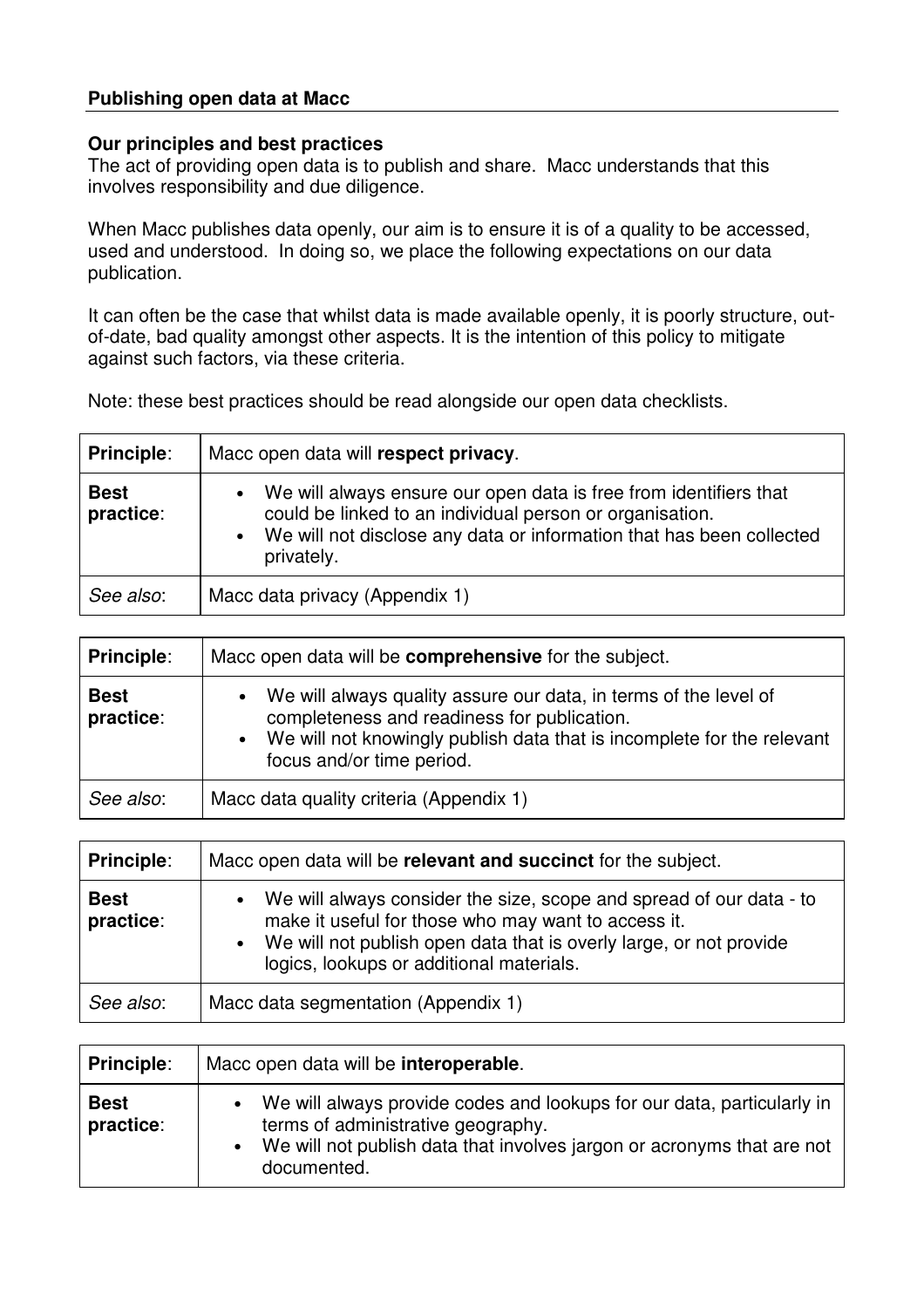| See also: | Data codes checklist (Appendix 1) |
|-----------|-----------------------------------|
|-----------|-----------------------------------|

| <b>Principle:</b>        | Macc open data will be presented in an open and standard format.                                                                                                           |
|--------------------------|----------------------------------------------------------------------------------------------------------------------------------------------------------------------------|
| <b>Best</b><br>practice: | • We will publish data in common, accessible and standard formats<br>such as CSV, XML.<br>• We will not publish open data in bespoke, redundant or proprietary<br>formats. |
| See also:                | Data formats checklist (Appendix 1)                                                                                                                                        |

| <b>Principle:</b>        | Macc open data will be appropriately licenced.                                                                                                                                                                                      |
|--------------------------|-------------------------------------------------------------------------------------------------------------------------------------------------------------------------------------------------------------------------------------|
| <b>Best</b><br>practice: | We will always issue an open licence with our open datasets. Our<br>default is a Creative Commons Attribution-ShareAlike 4.0<br>International (CC BY-SA 4.0)<br>• We will not publish data that is subject to a restrictive licence |
| See also:                | Macc open licence (Appendix 1)                                                                                                                                                                                                      |

| <b>Principle:</b>        | Macc open data will always be well documented.                                                                                                                                                                                                                                                                          |
|--------------------------|-------------------------------------------------------------------------------------------------------------------------------------------------------------------------------------------------------------------------------------------------------------------------------------------------------------------------|
| <b>Best</b><br>practice: | • We will always provide notes and guidance to accompany our<br>datasets.<br>• We will always detail the nature, scope and purpose of our open<br>datasets in a release document, available to all.<br>• We will not purposefully provide data that is poorly described, or<br>requires sector knowledge to comprehend. |
| See also:                | Macc data release table (Appendix 2)                                                                                                                                                                                                                                                                                    |

| <b>Principle:</b>        | Macc will publish data in open, accessible and consistent ways.                                                                                                                                     |  |
|--------------------------|-----------------------------------------------------------------------------------------------------------------------------------------------------------------------------------------------------|--|
| <b>Best</b><br>practice: | • We will always publish data in a consistent method, making it<br>accessible to all.<br>• We will not publish data with passwords or access restrictions, or in<br>places that are not signposted. |  |
| See also:                | Macc open data publishing channels (Appendix 1)                                                                                                                                                     |  |

| Principle:               | Macc open data will be timely.                                                                                                                                         |  |
|--------------------------|------------------------------------------------------------------------------------------------------------------------------------------------------------------------|--|
| <b>Best</b><br>practice: | We will always provide regular and timely updates to relevant open<br>datasets.<br>• We will not miss updates to our relevant datasets, or let our data go<br>"stale". |  |
| See also:                | Macc data publication schedule (Appendix 1)                                                                                                                            |  |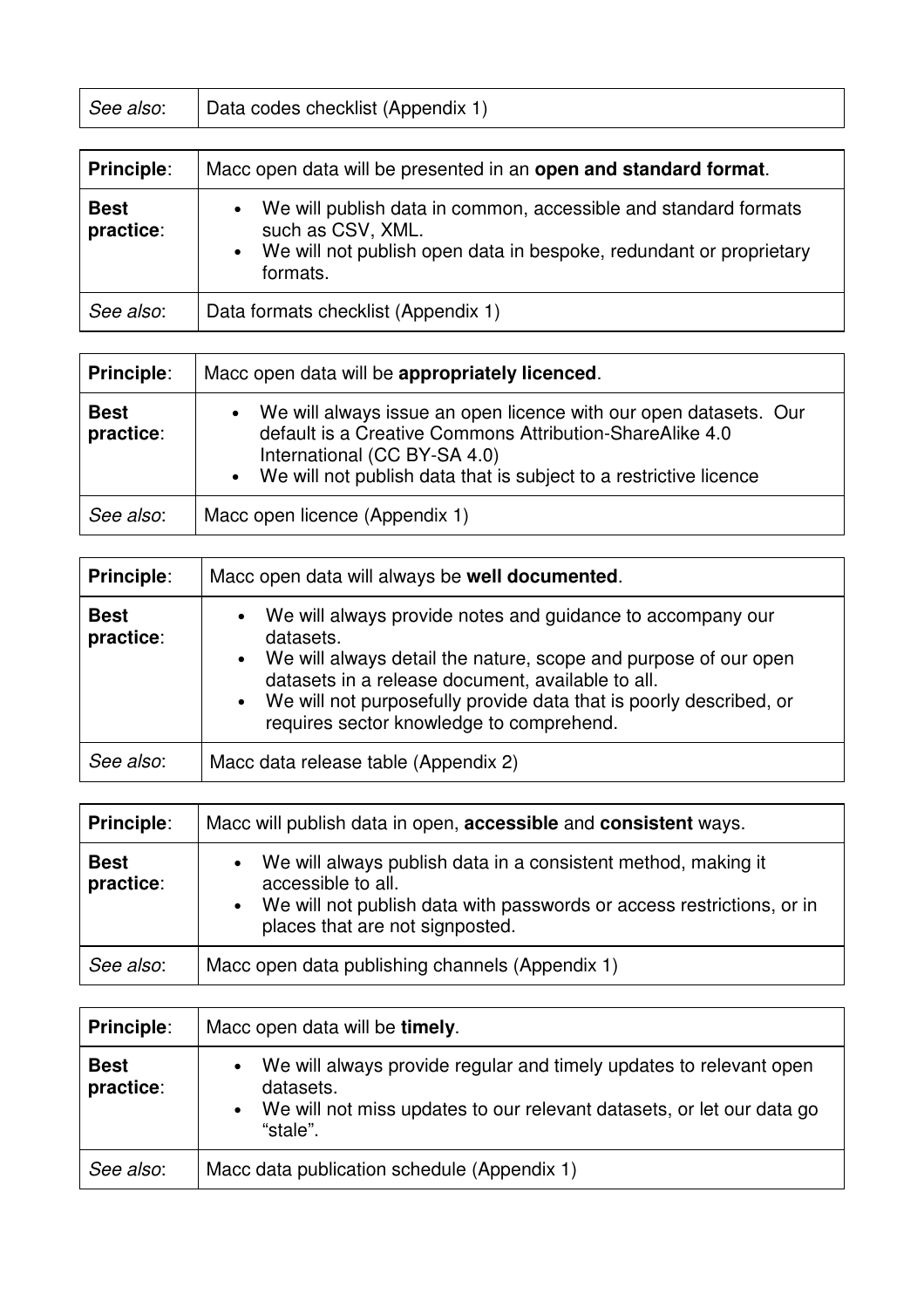| <b>Principle:</b>        | Macc welcomes feedback and discussion of its open data.                                                                                                                                  |  |
|--------------------------|------------------------------------------------------------------------------------------------------------------------------------------------------------------------------------------|--|
| <b>Best</b><br>practice: | We will always make it clear how to provide feedback on our open<br>$\bullet$<br>data, and any resultant actions.<br>We will not publish data without a feedback mechanism.<br>$\bullet$ |  |
| See also:                | Macc open data feedback mechanisms (Appendix 1)                                                                                                                                          |  |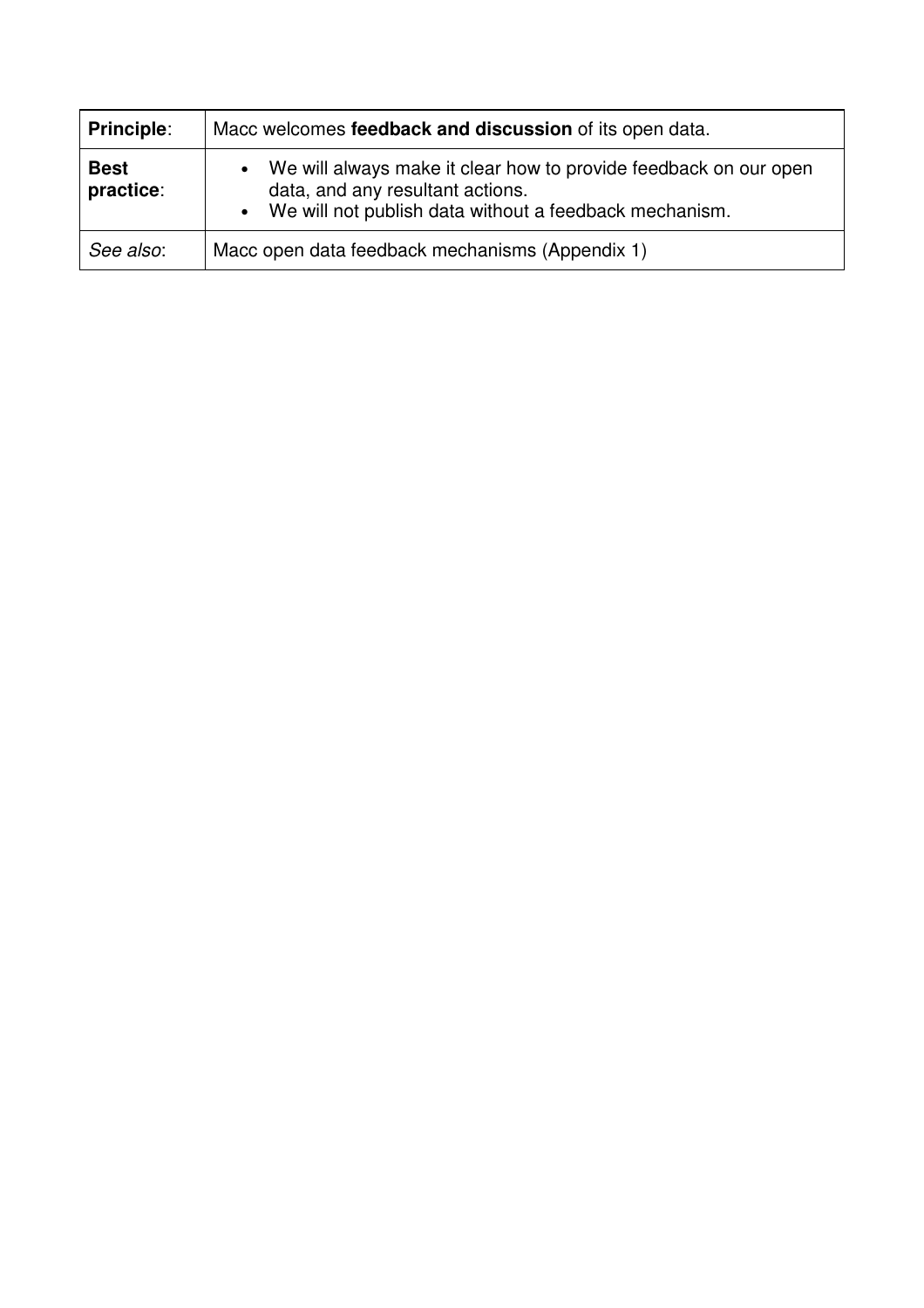#### **Using open data at Macc**

Alongside publishing our own datasets, Macc wishes to take an active role in the analysis and discussion of the insights that can be gleaned.

For this reason, we will establish the following as part of our open data policy.

#### **Macc Data Blog**

Alongside the formal notes and documentation on our datasets, we will maintain a blog on the main Manchester Community Central website, providing narrative and information on data being released and updated. Updates will be flagged up on our Twitter accounts and in ebulletins.

Macc staff will use these data in the form of analytical / visualisation of Macc datasets to provide insight and stimulate discussion. This will be used in the course of our work: on the Data Blog, in other staff blogs, newsletters and reports.

In the provision of our blogs and commentary, we will be open to comments and discussion, which will be published alongside any posts. These will always be moderated, in accordance with our Code of Conduct.

See also: Macc open data feedback mechanisms (Appendix 1)

#### **Using other datasets**

When we utilise other datasets in our commentary and analysis, we will always provide clear attribution and guidance as to the source of the data, and any actions we may have taken.

See also: Macc attribution checklist (Appendix 1)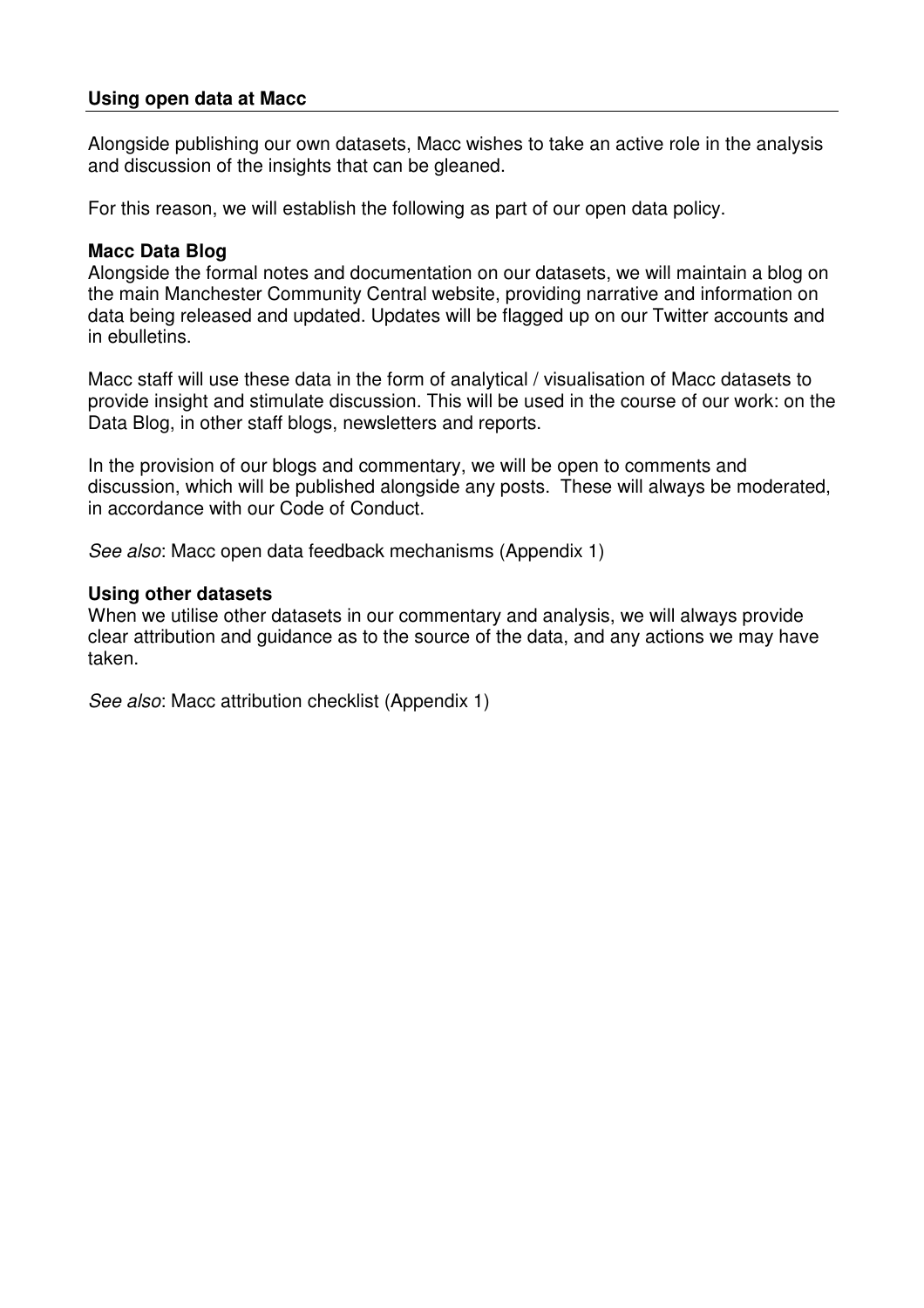#### **Data use Code of Conduct**

Macc encourages others to access, use and discuss our open data. We strive towards a strong community and voluntary sector in the City of Manchester, and value the contributions and insights that can be gleaned through use of data.

When doing so, we would hope the following basic Code of Conduct is observed:

#### • **Accessing our data**

Much of the datasets published by Macc are succinct and easily available for download. When accessing our data, we request that you do not place unnecessary burden on our servers by making repeated data requests over a short period of time.

#### • **Attribution**

When using our data, we request that our licence is observed. When producing any material that uses our data, please ensure an attribution to Macc is included.

#### • **Derivation**

• When making use of our data, always state any steps that were made to undertake calculations or analysis that are not present in the source.

#### • **Violations**

When using Macc data, you must **not**:

- make an application that pretends to be from Macc organisation;
- present the data in a misleading or incorrect manner or to misrepresent or change the data;
- use the name Macc or the Manchester Community Central website for party political purposes;
- use the data in or to support a criminal or illicit activity;
- use the data on an application to inflame or make comments that are racist, sexist or homophobic, or which promote or incite violence or illegal activity.

#### • **Discussion**

We encourage discussion of our data, and the uses. In doing so, particularly in our online forums, we request you are respectful of others.

#### • **Feedback**

If you spot any mistakes, errors or points for clarification, please feedback via our designated channels. We also encourage requests and ideas for new data that Macc may publish. Again, please do so via our feedback channels.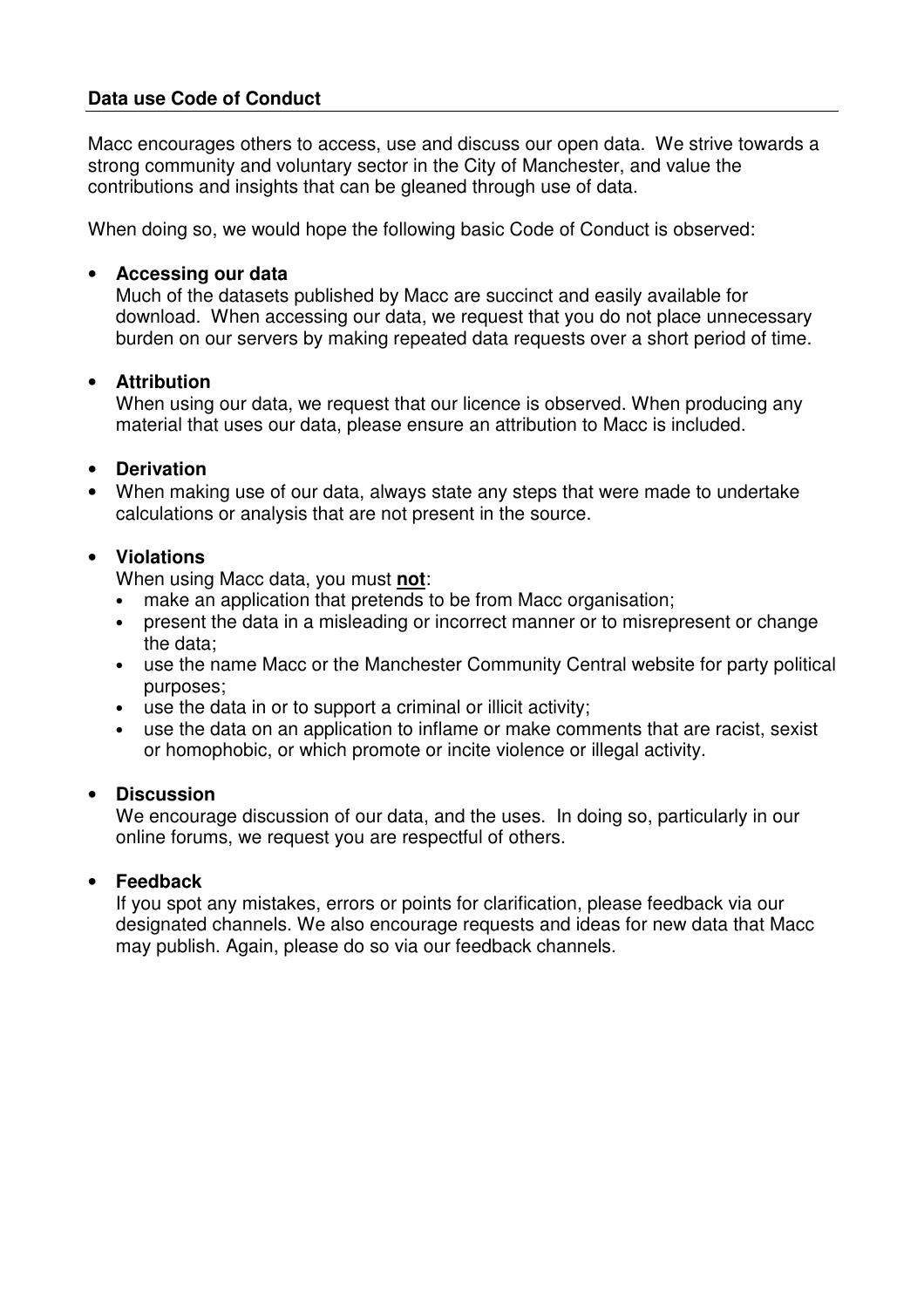#### **Appendix 1: Macc open data workflows**

The following checklists are used by Macc staff in the preparation, publication and update of open data. These are linked to our open data best practices, detailed in our open data policy. Over time, Macc will update and enhance these.

The results of all these process will always be detailed in the data release table for the relevant dataset. An example of this is listed in Appendix 2.

When preparing any data for publication, Macc would always undertake the following:

| <b>Consideration: Privacy</b>                                                                                                  | Action              |
|--------------------------------------------------------------------------------------------------------------------------------|---------------------|
| Does the data contain names of<br>individuals?                                                                                 | If yes, then remove |
| Does the data contain any unique<br>identifiers that can be used to retrieve<br>personal information from external<br>systems? | If yes, then remove |

| <b>Consideration: Quality</b>                                      | Action                                                                                  |
|--------------------------------------------------------------------|-----------------------------------------------------------------------------------------|
| For data that is aggregated, check the<br>results for any outliers | Check source data / reports to validate<br>figures.                                     |
| For any dataset, check for any blank<br>fields or zero results.    | If numerous, check source data.<br>If acceptable, then record in data release<br>table. |

| Consideration: Segmentation                                                                                                              | Action                                                                 |
|------------------------------------------------------------------------------------------------------------------------------------------|------------------------------------------------------------------------|
| For any dataset, consider the overall                                                                                                    | If over 10MB, then check contents and                                  |
| physical file size                                                                                                                       | consider further segmentation                                          |
| For any dataset, check the column                                                                                                        | If not, provide lookup file and note in data                           |
| headers and data labels are legible.                                                                                                     | release table                                                          |
| For aggregated datasets, check that                                                                                                      | Ensure these are documented in data                                    |
| aggregations are explained and logged.                                                                                                   | release table                                                          |
| For any dataset, check that time periods<br>used are in accordance with common<br>standards (eg: financial quarters,<br>calendar months) | If there is a bespoke date range, then<br>detail in data release table |

| <b>Consideration: Data Codes</b>                                             | Action         |
|------------------------------------------------------------------------------|----------------|
| For geographic areas used within<br>datasets, provide the code alongside the | Applicable to: |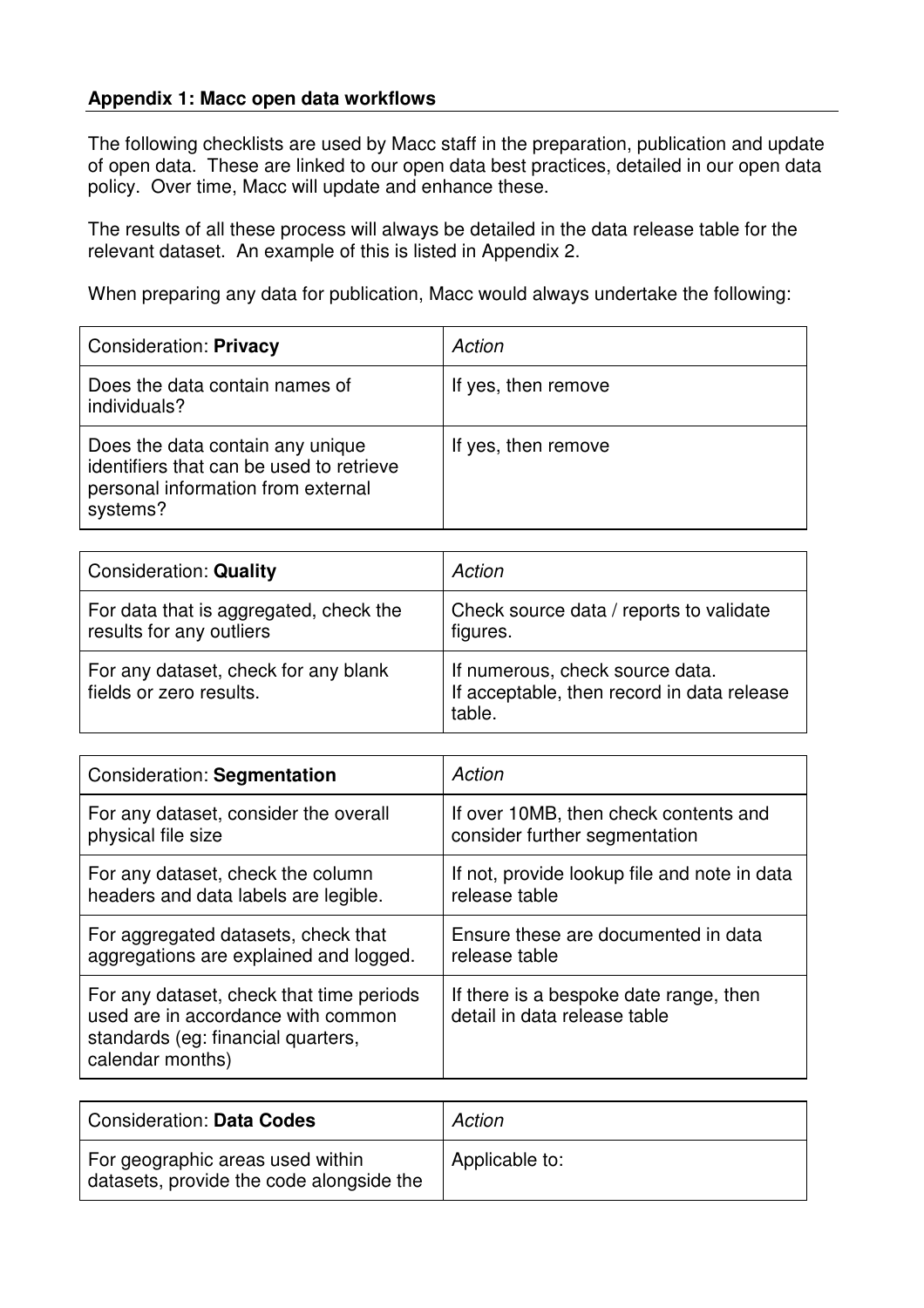| name.                                                                                                 | Local authority<br>Ward<br><b>Clinical Commissioning Groups</b>                                                                                                |
|-------------------------------------------------------------------------------------------------------|----------------------------------------------------------------------------------------------------------------------------------------------------------------|
| Provide and/or signpost data users to the<br>latest lookup of any codes used.                         | In the case of administrative geographic<br>regions, refer to authoritative sources<br>such as Ordnance Survey, Office for<br>National Statistics and the NHS. |
| When using internal / Macc specific<br>codes, ensure that a lookup and/or<br>explanation is provided. | Log this in the data release table.                                                                                                                            |

| <b>Consideration: Formats</b>                                                                            | Action                                                                                                                 |
|----------------------------------------------------------------------------------------------------------|------------------------------------------------------------------------------------------------------------------------|
| For spreadsheets and tabular data,<br>release in standard open formats.                                  | Release as:<br>Open Document Format for spreadsheets<br>$(.$ odf $)$<br>Comma Separated Format for flat files<br>(csv) |
| When working with other data standards<br>and systems, ensure that the format is<br>open and accessible. | Consider XML, JSON or RDF formats as<br>open. Check with standard or publication<br>organisation.                      |
| Avoid publishing data in closed,<br>proprietary and formats that make the<br>data inaccessible.          |                                                                                                                        |

When publishing data, Macc will always ensure a relevant licence is provided. Our default licence is a Creative Commons Attribution-ShareAlike 4.0 International (CC BY-SA 4.0)

| Consideration: licence                                                       | Action                                                                |
|------------------------------------------------------------------------------|-----------------------------------------------------------------------|
| Does the dataset fit within the default<br>licence for Macc?                 | If yes, then ensure this is in the data<br>release table.             |
| See:<br>http://creativecommons.org/licenses/by-<br>sa/4.0/                   | If no, then select alternative, and<br>document accordingly.          |
| Does the data contain any information<br>that is derived from other sources? | If yes, then detail these sources in the<br>data release table.       |
|                                                                              | If there may be an issue with these<br>derivations, then seek advice. |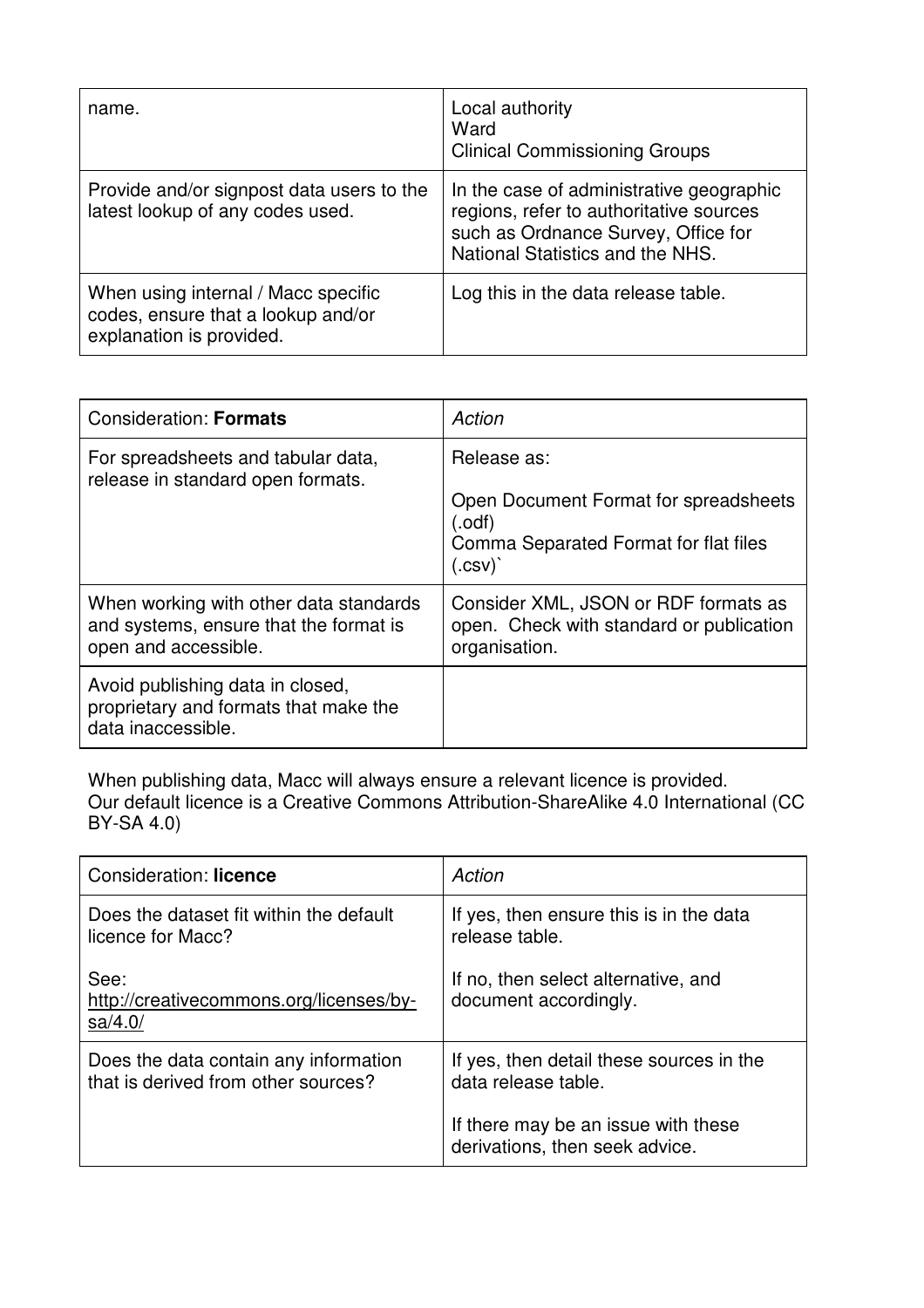| <b>Consideration: Schedule</b>                                                                                                                               | Action                                                                                                                                                                         |
|--------------------------------------------------------------------------------------------------------------------------------------------------------------|--------------------------------------------------------------------------------------------------------------------------------------------------------------------------------|
| For datasets that are updated<br>periodically, ensure this takes place within<br>acceptable timeframe.                                                       | If data publication is outside of these<br>thresholds, update/add to data release<br>table                                                                                     |
| Guidance:                                                                                                                                                    |                                                                                                                                                                                |
| Monthly updates - two weeks after period<br>ends<br>Quarterly updates - one month after<br>period ends<br>Annual updates - three months after<br>period ends |                                                                                                                                                                                |
| Ensure that relevant older data can be<br>accessed after an update - that it is not<br>deleted or destroyed.                                                 | For ongoing statistics, ensure the new<br>time period data is made available<br>alongside other periods.<br>Where data must be overwritten,<br>document in data release table. |
|                                                                                                                                                              |                                                                                                                                                                                |
| <b>Consideration: Publishing Channels</b>                                                                                                                    | Action                                                                                                                                                                         |
| When creating data files, check the file                                                                                                                     | If a file naming convention is to be                                                                                                                                           |

| When creating data files, check the file<br>name is logical, descriptive and devoid of<br>any inconsistencies.                            | If a file naming convention is to be<br>created, then update accordingly             |
|-------------------------------------------------------------------------------------------------------------------------------------------|--------------------------------------------------------------------------------------|
| eg:                                                                                                                                       |                                                                                      |
| Macc volunteers statistics.csv                                                                                                            |                                                                                      |
| rather than                                                                                                                               |                                                                                      |
| Macc volunteersstats(1)-EDITED.csv                                                                                                        |                                                                                      |
| When hosting data files, always ensure<br>that the end URL is accessible, and free<br>from any security barriers, passwords or<br>blocks. | If there is an issue in terms of accessing<br>the URL to the data file, seek advice. |

| <b>Consideration: Feedback</b>                                                                                     | Action                                                                             |
|--------------------------------------------------------------------------------------------------------------------|------------------------------------------------------------------------------------|
| When an "Issue" is posted via online<br>forums (such as GitHub), respond<br>accordingly - even if acknowledgement. | Where the issue can be progressed,<br>respond accordingly.                         |
|                                                                                                                    | If no action can be applied immediately,<br>respond accordingly.                   |
| When feedback is received via settings<br>such as face-to-face meetings or                                         | Where appropriate, create a new Issue<br>for the relevant dataset, attributing the |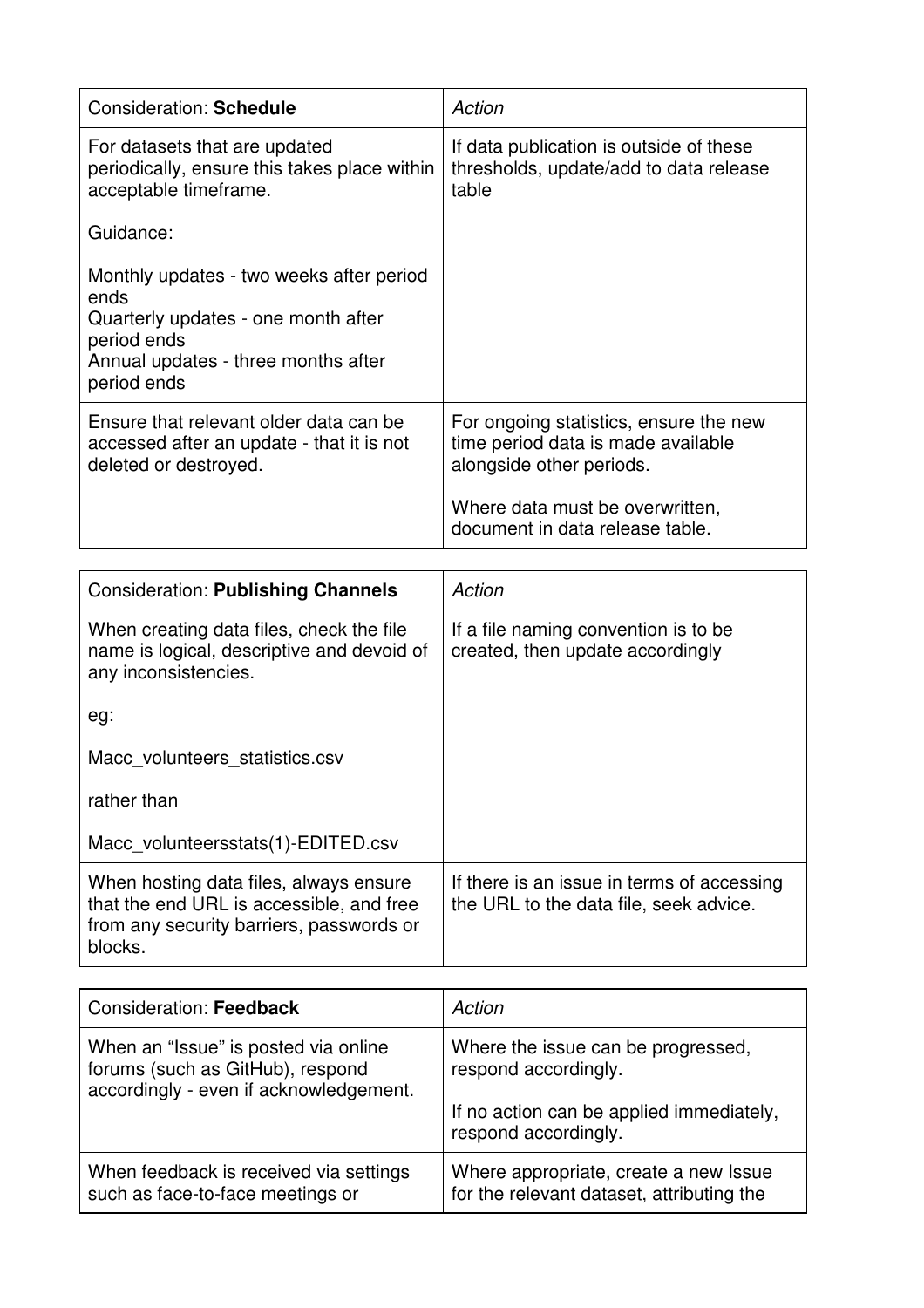| workshops, consider how best to add this<br>to existing feedback.                                     | source of the observation / remark. |
|-------------------------------------------------------------------------------------------------------|-------------------------------------|
| When comments are made about Macc<br>usage of open data, respond according to<br>the Code of Conduct. |                                     |

When using datasets published by other organisations, Macc will always ensure the following attribution considerations are provided within the context of any material we produce.

| <b>Attribution</b>                                   | Comment                                                                                                                  |
|------------------------------------------------------|--------------------------------------------------------------------------------------------------------------------------|
| Name of the dataset utilised                         | eg: Adult Learning Centres                                                                                               |
| Publisher of dataset                                 | eg: Manchester City Council                                                                                              |
| Source URL (from where the data can be<br>retrieved) | eg:<br>http://www.manchester.gov.uk/site/custom<br>scripts/getmetadata.php?guid=a65c8dfb-<br>7371-4db9-a3b3-a9e4be72a493 |
| Date retrieved                                       | DD/MM/YYYY                                                                                                               |
| Notes on usage                                       | Any notes on actions undertaken that result<br>in the source data being changed or<br>modified.                          |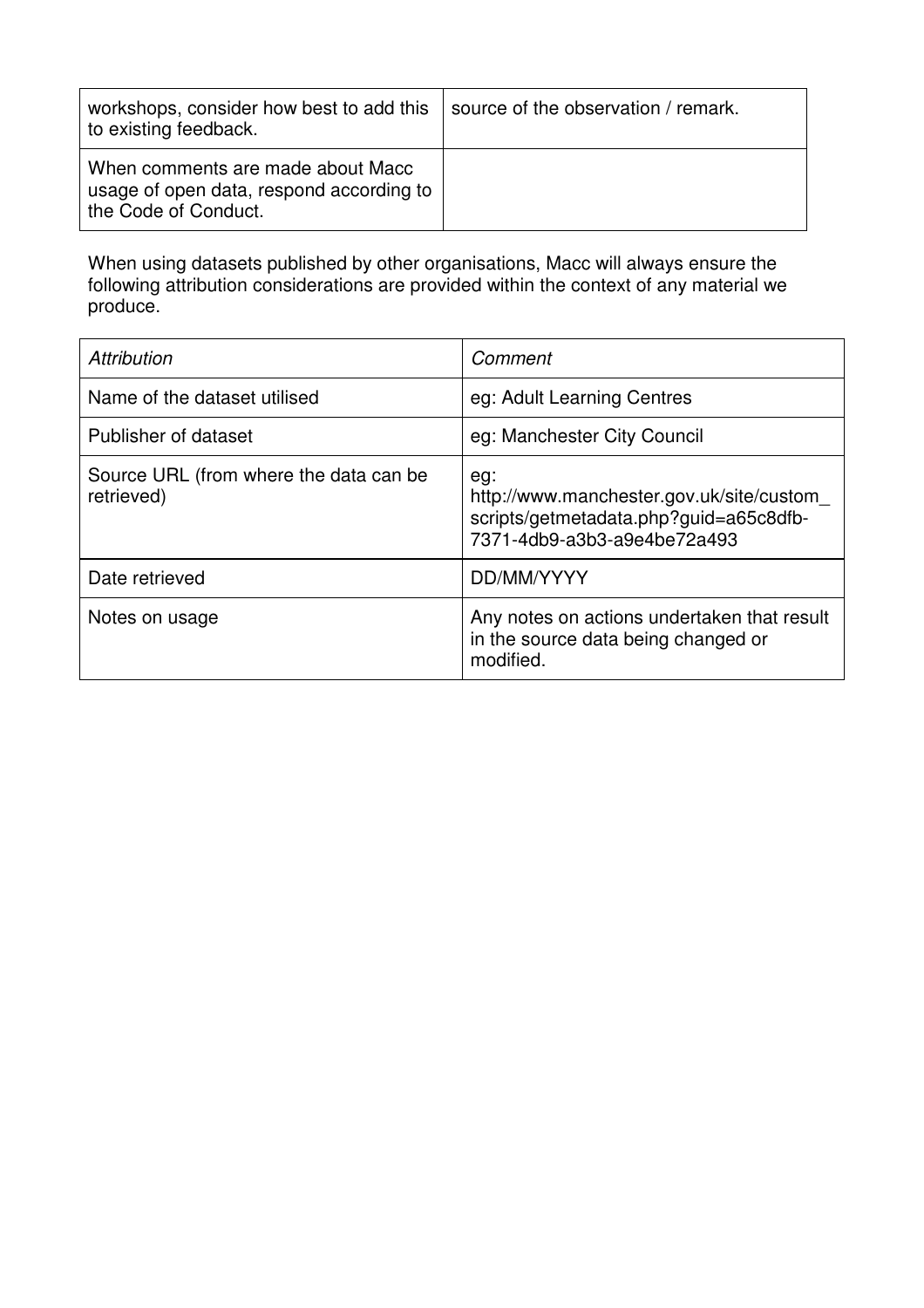# **Appendix 2: data release table (template)**

# **Example: Volunteer data**

| Data consideration                                                               | <b>Macc response</b>                                                                                                                                                                                                             |
|----------------------------------------------------------------------------------|----------------------------------------------------------------------------------------------------------------------------------------------------------------------------------------------------------------------------------|
| Dataset name                                                                     | Volunteer data                                                                                                                                                                                                                   |
| <b>Brief description</b>                                                         | Quarterly statistics on the volunteers registered with the<br><b>Volunteer Centre</b>                                                                                                                                            |
| Responsible person /<br>team<br>Who is the authority<br>for this data?           | Volunteer team                                                                                                                                                                                                                   |
| Privacy<br><b>What privacy</b><br>considerations should<br>be taken?             | Aggregate data only.<br>Names and personal details are not included.<br>Unique identifiers are omitted<br>Data is not cross tabulated                                                                                            |
| Legality<br>Does the data contain<br>any derived data?                           | <b>No</b>                                                                                                                                                                                                                        |
| Format<br>How will be the data<br>be made available                              | As a spreadsheet, saved in a CSV format                                                                                                                                                                                          |
| Segmentation<br>How will the data be<br>segmented?                               | One file, with the following reports:<br>Count of new volunteers, per quarter<br>Count of new volunteers, by ward / area, per quarter<br>$\bullet$<br>Count of new volunteers, by gender, per quarter<br>$\bullet$               |
| Dates<br>What date period are<br>used in the data, if<br>any?                    | The data will be presented in financial year quarters:<br>FY Q1 - 1st April - 30th June<br>FY Q2 - 1st July - 30th September<br>FY Q3 - 1st August - 31st December<br>$\bullet$<br>FY Q4 - 1st January - 31st March<br>$\bullet$ |
| Structured<br>Does the data contain<br>any inherent jargon or<br>interpretation? | No.<br>"New volunteers" will be those that registered with the Volunteer<br>Centre during the above periods.                                                                                                                     |
| Interoperable<br>How can other<br>datasets be<br>referenced?                     | Ward codes are included as both nine - in both ONS and GSS<br>formats                                                                                                                                                            |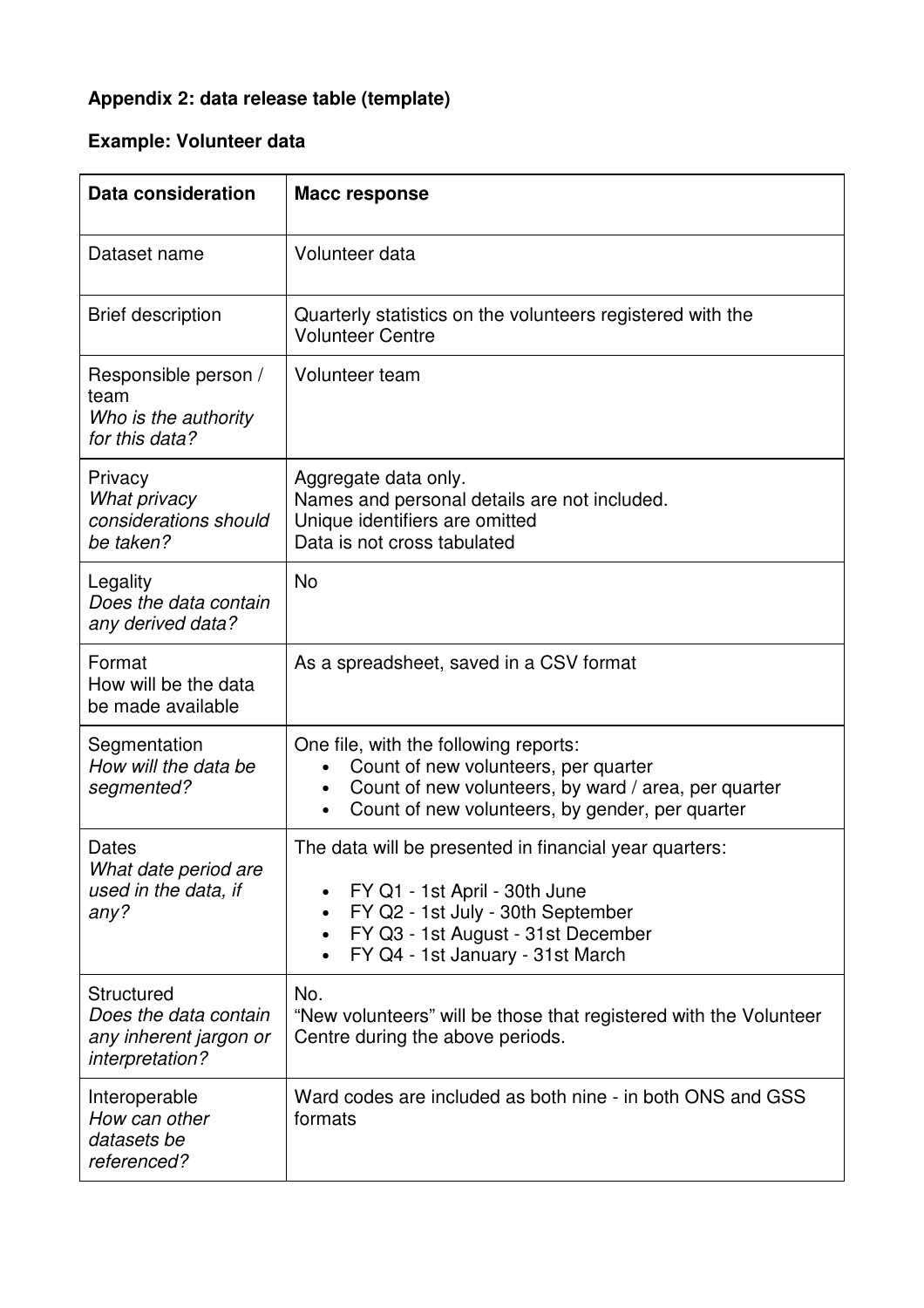| Availability<br>How will the data be<br>disseminated?                  | The Macc open data website<br>Registered on DataGM                                                                                                                             |
|------------------------------------------------------------------------|--------------------------------------------------------------------------------------------------------------------------------------------------------------------------------|
| Documentation<br>How will the data (and<br>processes) be<br>described? | A blog post on Macc data website<br>Release notes on DataGM                                                                                                                    |
| Updated<br>What is the update<br>timetable?                            | Quarterly - two weeks after the end of each financial year quarter                                                                                                             |
| Licencing<br>What licence will be<br>applied?                          | <b>Creative Commons, Attribution</b><br>http://creativecommons.org/licenses/by/4.0/                                                                                            |
| <b>Narrative</b><br>What is planned in<br>terms of usage and<br>blogs? | Outreach team to post three blog posts                                                                                                                                         |
| Feedback<br>How will feedback be<br>progressed?                        | Via outreach sessions<br>Blog comments<br>GitHub issues (technical community)<br>Usual Macc feedback processes                                                                 |
| <b>Additional Notes</b>                                                | The postcode provided by volunteers is used to determine the<br>ward / area. This is recorded on the volunteer database only,<br>and not contained in the published open data. |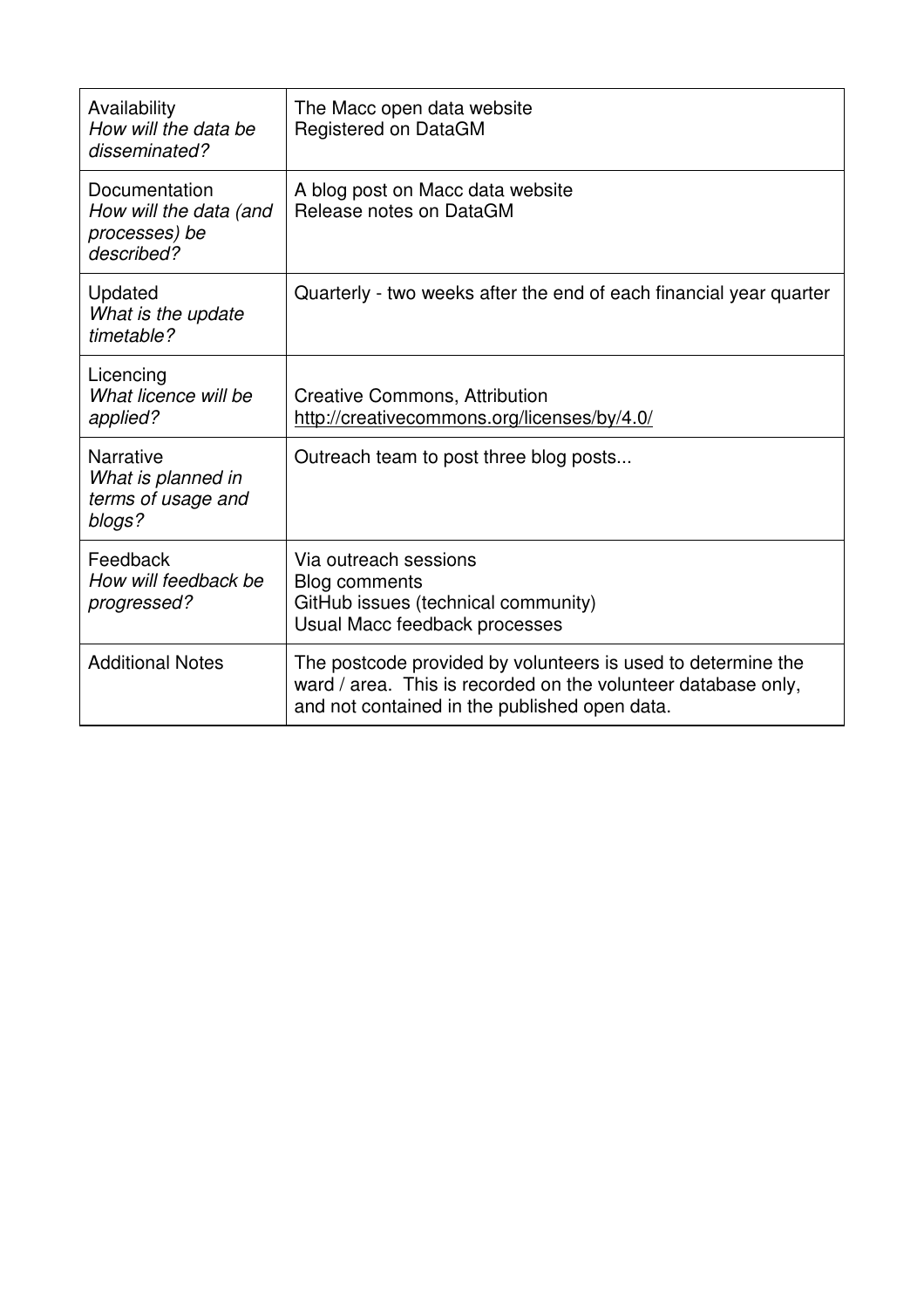## **Appendix 3: Macc open data sets**

List of standard datasets released by Macc. This list will be updated and maintained.

| Dataset                       | Description                                                   | First<br>published | Update(s) |
|-------------------------------|---------------------------------------------------------------|--------------------|-----------|
| Volunteer data                | Aggregate statistics on volunteers                            |                    | Quarterly |
| Groups data                   | Aggregate statistics on groups registered<br>with Macc        |                    | Quarterly |
| Funding data                  | Details of funding provided by Macc to<br>other organisations |                    | Quarterly |
| State of the sector<br>survey | Anonymised responses to annual survey                         |                    | Annually  |

Other datasets may be released from time to time as they become available and if they are of interest.